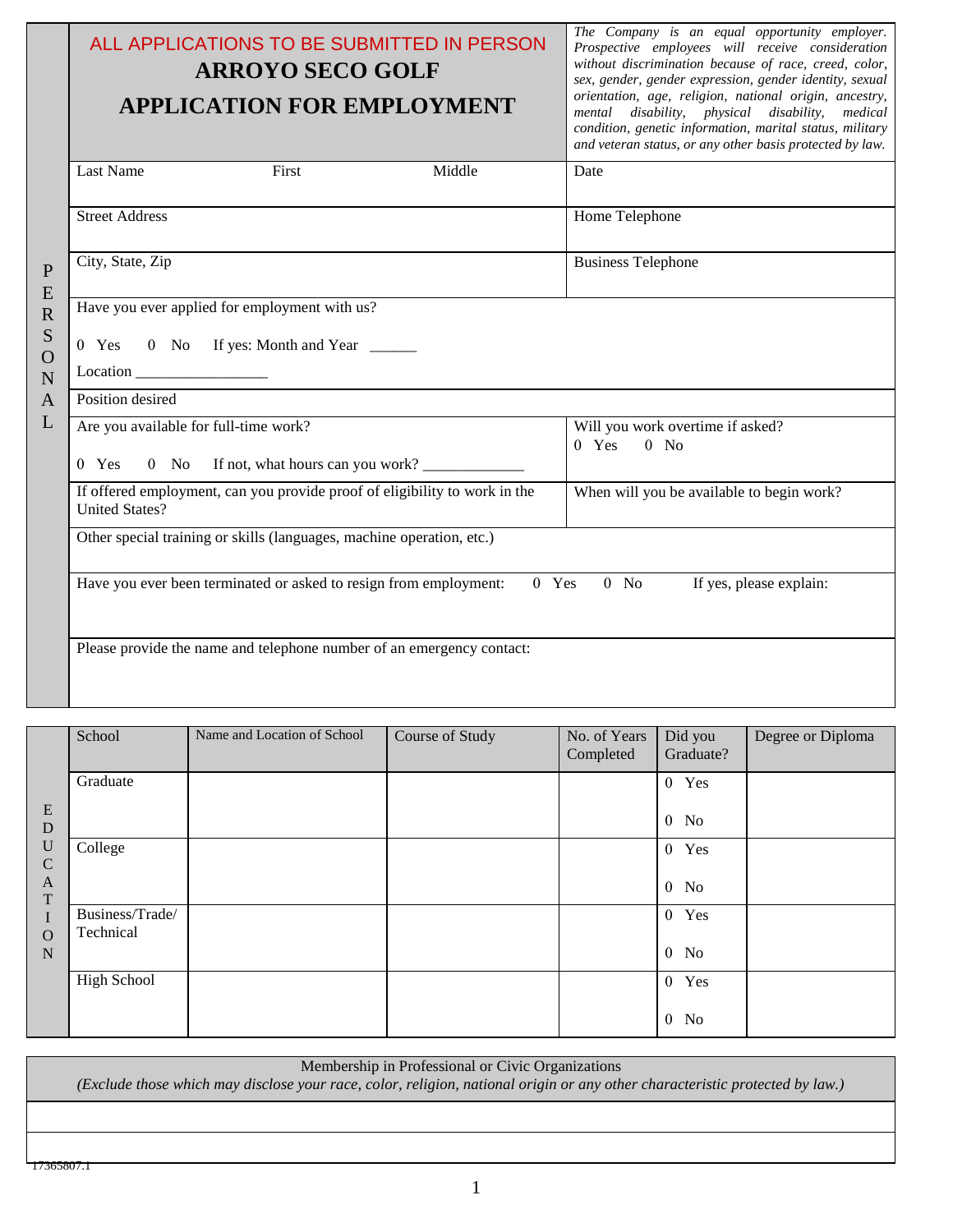Please give an accurate and complete full-time and part-time employment record for the last ten (10) years. Start with your present or most recent employer. Include all gaps in employment.

|   | Company Name                           | Telephone                         |
|---|----------------------------------------|-----------------------------------|
|   |                                        |                                   |
|   | Address                                | Employed - (State month and year) |
|   |                                        | From<br>To                        |
| 1 | Name of Supervisor                     |                                   |
|   | State Job Title and Describe Your Work | Reason for Leaving                |
|   |                                        |                                   |

|                | Company Name                           | Telephone                                       |
|----------------|----------------------------------------|-------------------------------------------------|
| $\overline{2}$ | Address                                | Employed - (State month and year)<br>From<br>To |
|                | Name of Supervisor                     |                                                 |
|                | State Job Title and Describe Your Work | Reason for Leaving                              |

| Company Name                           | Telephone                                       |
|----------------------------------------|-------------------------------------------------|
| Address                                | Employed - (State month and year)<br>To<br>From |
| Name of Supervisor                     |                                                 |
| State Job Title and Describe Your Work | Reason for Leaving                              |

| $\overline{\mathbf{4}}$ | Company Name                           | Telephone                                       |
|-------------------------|----------------------------------------|-------------------------------------------------|
|                         | Address                                | Employed - (State month and year)<br>From<br>To |
|                         | Name of Supervisor                     |                                                 |
|                         | State Job Title and Describe Your Work | Reason for Leaving                              |

| We may contact the employers listed above                   |  | <b>DO NOT CONTACT</b>                                         |                           |  |
|-------------------------------------------------------------|--|---------------------------------------------------------------|---------------------------|--|
| unless you indicate those you do not want us to<br>contact. |  | Employer Number(s)                                            |                           |  |
|                                                             |  | Reason                                                        |                           |  |
| <b>MILITARY</b>                                             |  | Did you serve in the U.S. Armed Forces?<br>Yes<br>$0$ No<br>0 | If "Yes," in what Branch? |  |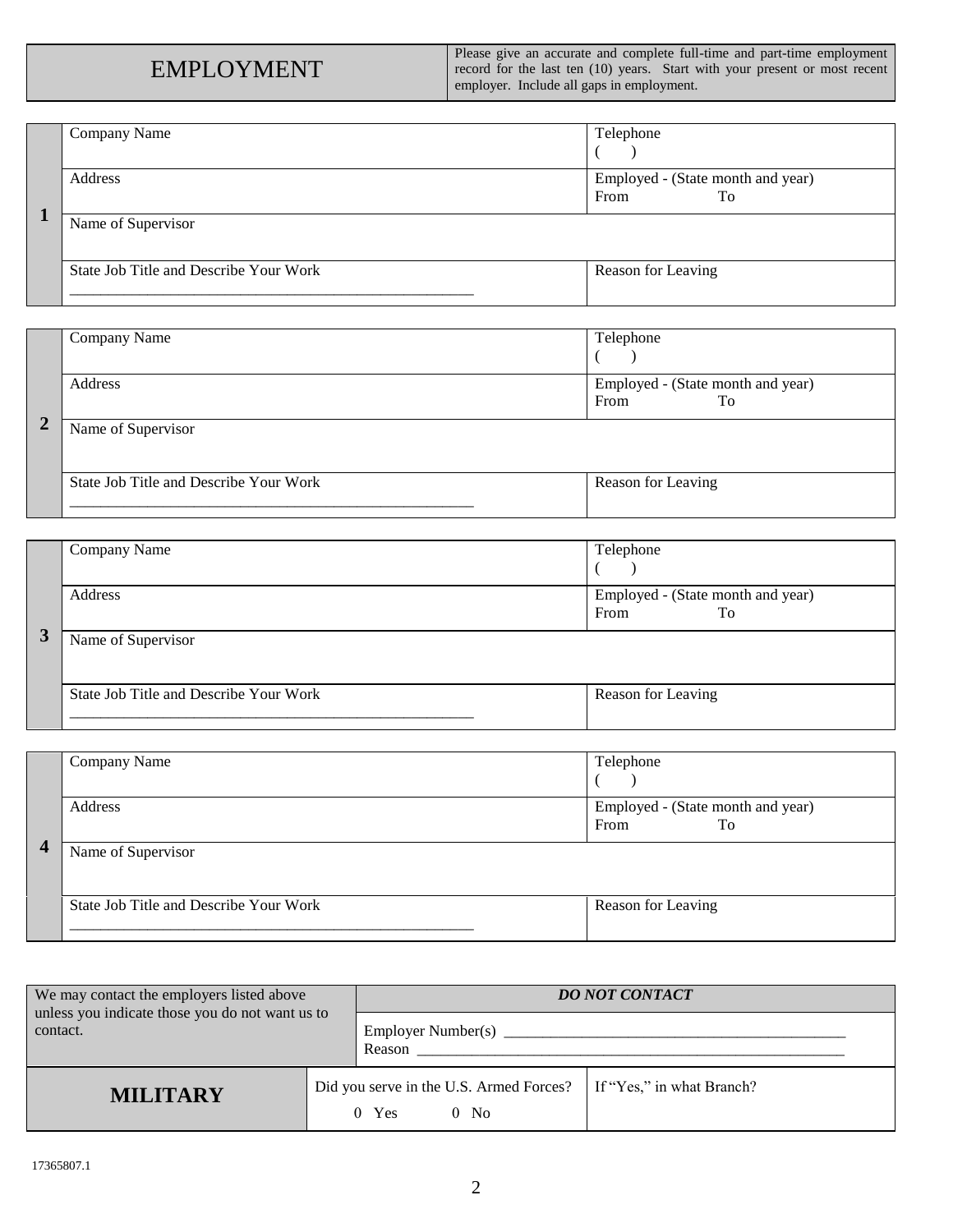Describe any training received relevant to the position for which you are applying.

\_\_\_\_\_\_\_\_\_\_\_\_\_\_\_\_\_\_\_\_\_\_\_\_\_\_\_\_\_\_\_\_\_\_\_\_\_\_\_\_\_\_\_\_\_\_\_\_\_\_\_\_\_\_\_\_\_\_\_\_\_\_\_\_\_\_\_\_\_\_\_\_\_\_\_\_\_\_\_\_\_\_\_\_\_\_\_ \_\_\_\_\_\_\_\_\_\_\_\_\_\_\_\_\_\_\_\_\_\_\_\_\_\_\_\_\_\_\_\_\_\_\_\_\_\_\_\_\_\_\_\_\_\_\_\_\_\_\_\_\_\_\_\_\_\_\_\_\_\_\_\_\_\_\_\_\_\_\_\_\_\_\_\_\_\_\_\_\_\_\_\_\_\_\_

| $\theta$                                                                                          | What was your previous address?                                                                                                                                                                                                                                                                                                                                                                                                                                                                                                                                                                                                                                                                                                                                                       | $\boldsymbol{0}$<br>How long at present address?<br><i>years</i>                                                                        |
|---------------------------------------------------------------------------------------------------|---------------------------------------------------------------------------------------------------------------------------------------------------------------------------------------------------------------------------------------------------------------------------------------------------------------------------------------------------------------------------------------------------------------------------------------------------------------------------------------------------------------------------------------------------------------------------------------------------------------------------------------------------------------------------------------------------------------------------------------------------------------------------------------|-----------------------------------------------------------------------------------------------------------------------------------------|
|                                                                                                   |                                                                                                                                                                                                                                                                                                                                                                                                                                                                                                                                                                                                                                                                                                                                                                                       | $\boldsymbol{0}$<br>How long at previous address?<br>years                                                                              |
| $\mathbf{0}$                                                                                      | Have you ever been bonded?<br>Yes<br>N <sub>o</sub><br>$\Omega$<br>$\overline{0}$<br>If "Yes," with what employers?                                                                                                                                                                                                                                                                                                                                                                                                                                                                                                                                                                                                                                                                   | If you are under 18 years of age, can<br>$\Omega$<br>you provide proof of eligibility to work?<br>$0$ No<br>0 Not Applicable<br>$0$ Yes |
| $\mathbf{0}$                                                                                      | State names of relatives and friends working for us.                                                                                                                                                                                                                                                                                                                                                                                                                                                                                                                                                                                                                                                                                                                                  |                                                                                                                                         |
| $\mathbf{0}$                                                                                      | Can you perform the essential functions of the position for which you are applying with or without reasonable<br>accommodation(s)?<br>$\overline{0}$<br>Yes<br>$0$ No                                                                                                                                                                                                                                                                                                                                                                                                                                                                                                                                                                                                                 |                                                                                                                                         |
| S<br>$\mathbf I$<br>$\mathbf G$<br>$\mathbf N$<br>$\mathbf{A}$<br>T<br>$\mathbf U$<br>$\mathbf R$ | The information provided in this Application for Employment is true, correct, and complete. If employed, any misstatement<br>or omission of fact on this application may result in my termination.<br>I understand that acceptance of an offer of employment does not create a contractual obligation upon the Company to<br>continue to employ me in the future. I understand that employment with the Company is at-will, meaning that the terms and<br>conditions of employment may be changed with or without notice, with or without cause, including, but not limited to,<br>termination, demotion, promotion, compensation, benefits, duties and location of work. I understand that no representative<br>of the Company has the authority to make assurances to the contrary. |                                                                                                                                         |
| E                                                                                                 | Date                                                                                                                                                                                                                                                                                                                                                                                                                                                                                                                                                                                                                                                                                                                                                                                  | Signature                                                                                                                               |